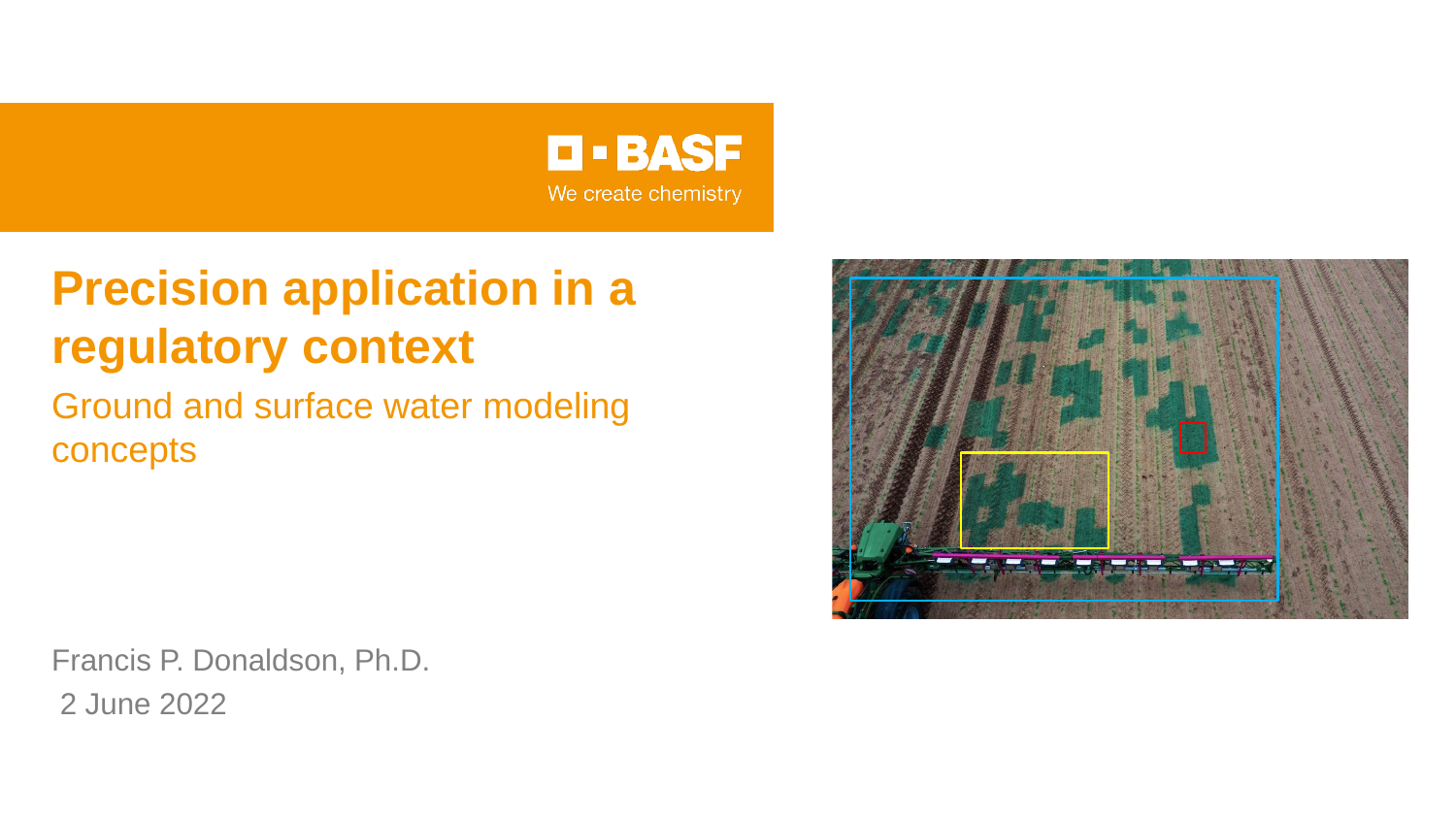

◼ Ground water modelling of precision application **Focus on banded application Comparison of full-field to partial-field application** 

Surface water modelling of precision application Development of a risk assessment framework concept  $\blacktriangleright$  Spot  $\rightarrow$  band modelling

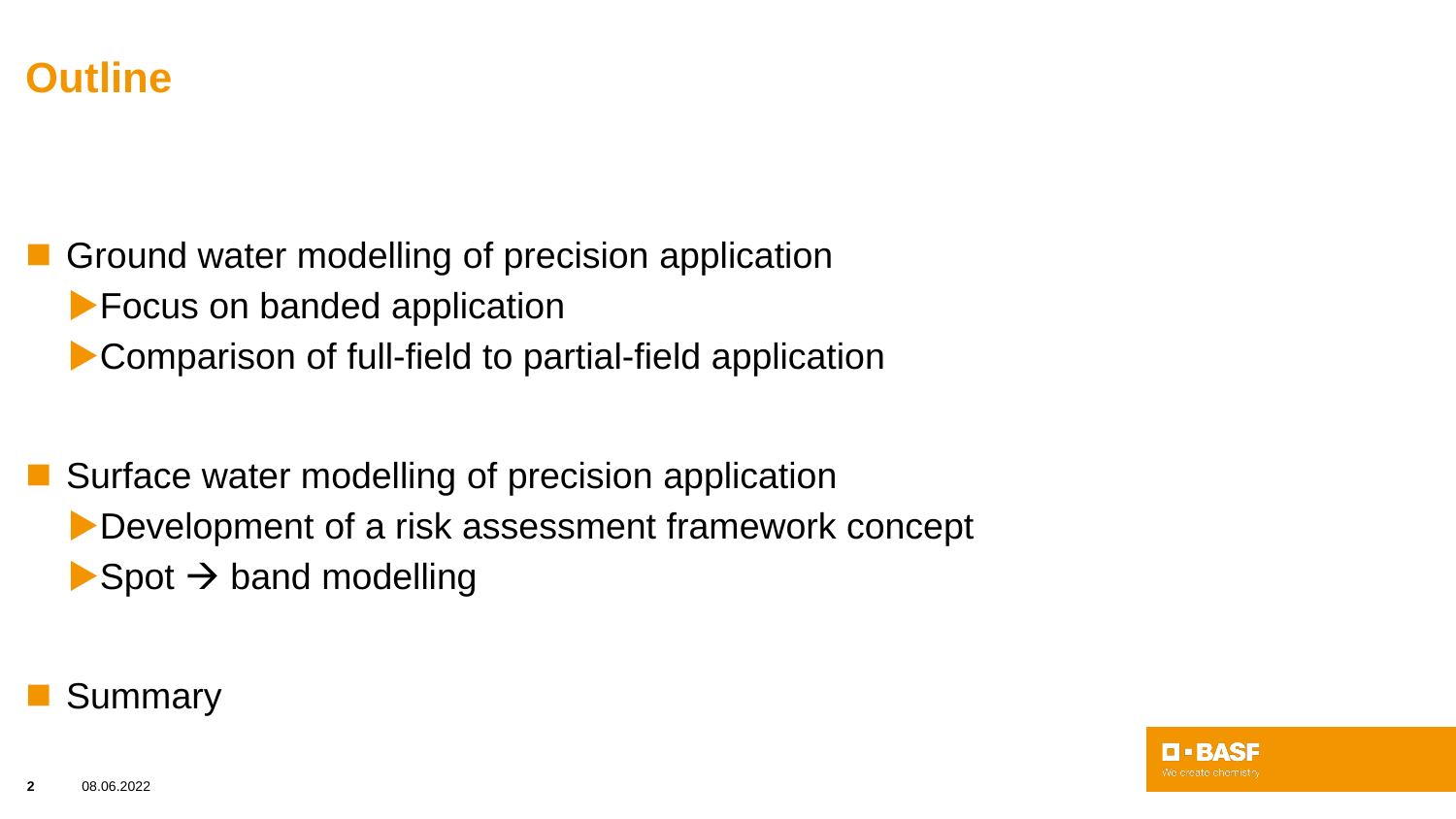# **Band applications and ground water**

### **Regulatory models for ground water consider 1 dimensional (vertical) transport**

- ◼ Appropriate for homogenous field application, but groundwater concentrations for a partially treated field may be impacted by
	- Lateral transport
	- **Diffusion**

How might 1 kg a.i./ha be interpreted when considering only a portion of field is treated (as in a band)?





**3** 08.06.2022 *\*Li, S., Jene, B. Evaluation of the effect of band application on groundwater concentrations using two-dimensional leaching modelling. Society of Environmental Toxicology and Chemistry (SETAC) Europe 32nd Annual meeting, Copenhagen, DK.*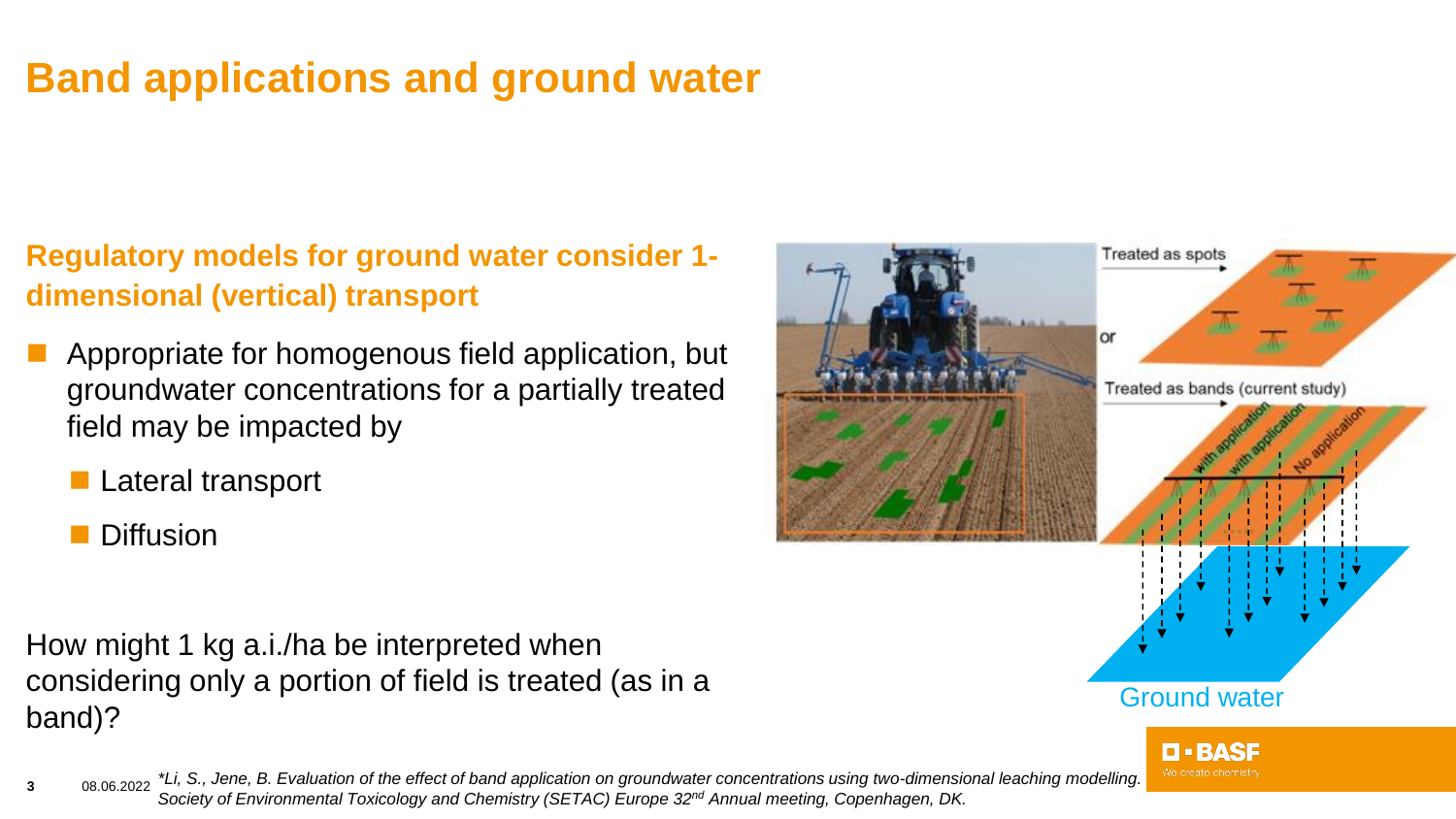# **2-Dimensional modelling of a banded application**

## **Band application, considering bands of 30 cm with 1 m between**

- ◼ Processes include water transport, solute transport, heat transport, root water uptake
- Comparison of a full field application to a banded application
	- TOTAL of 1 kg a.i. applied to 1 ha field (100 L/ha)
	- Full field application
	- Banded application (make up 1/3 of surface)
		- ➔ **Mass of a.i. in total area = mass in partial area (i.e., band is concentrated accordingly)**



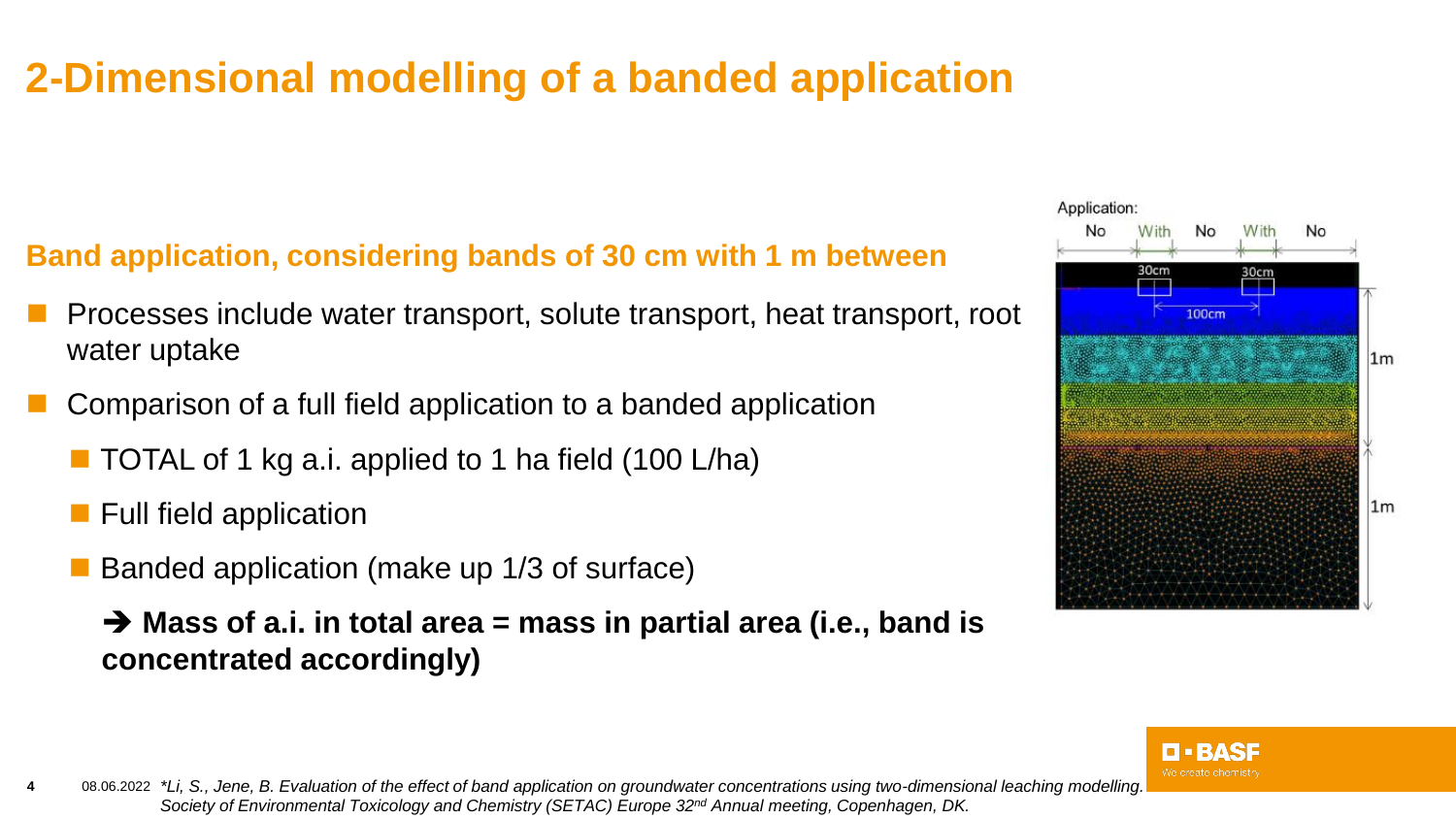# **Band applications and ground water**  Results and Conclusions

#### **Daily mean concentrations plotted at 2 m depth**

- Daily mean leaching concentrations beneath a band application are comparable to total area application (if same total mass is applied)
- Lateral transport and dispersion leads to a dilution of a.i. beneath treated and untreated surface for banded application
	- Compensates for partial area (at higher rate) treatment
		- ➔ **One dimensional models can be used to represent partial area applications**
		- ➔ **Modeled groundwater concentrations can be adjusted based on percent field treated**



**5** 08.06.2022 *\*Li, S., Jene, B. Evaluation of the effect of band application on groundwater concentrations using two-dimensional leaching modelling. Society of Environmental Toxicology and Chemistry (SETAC) Europe 32nd Annual meeting, Copenhagen, DK.*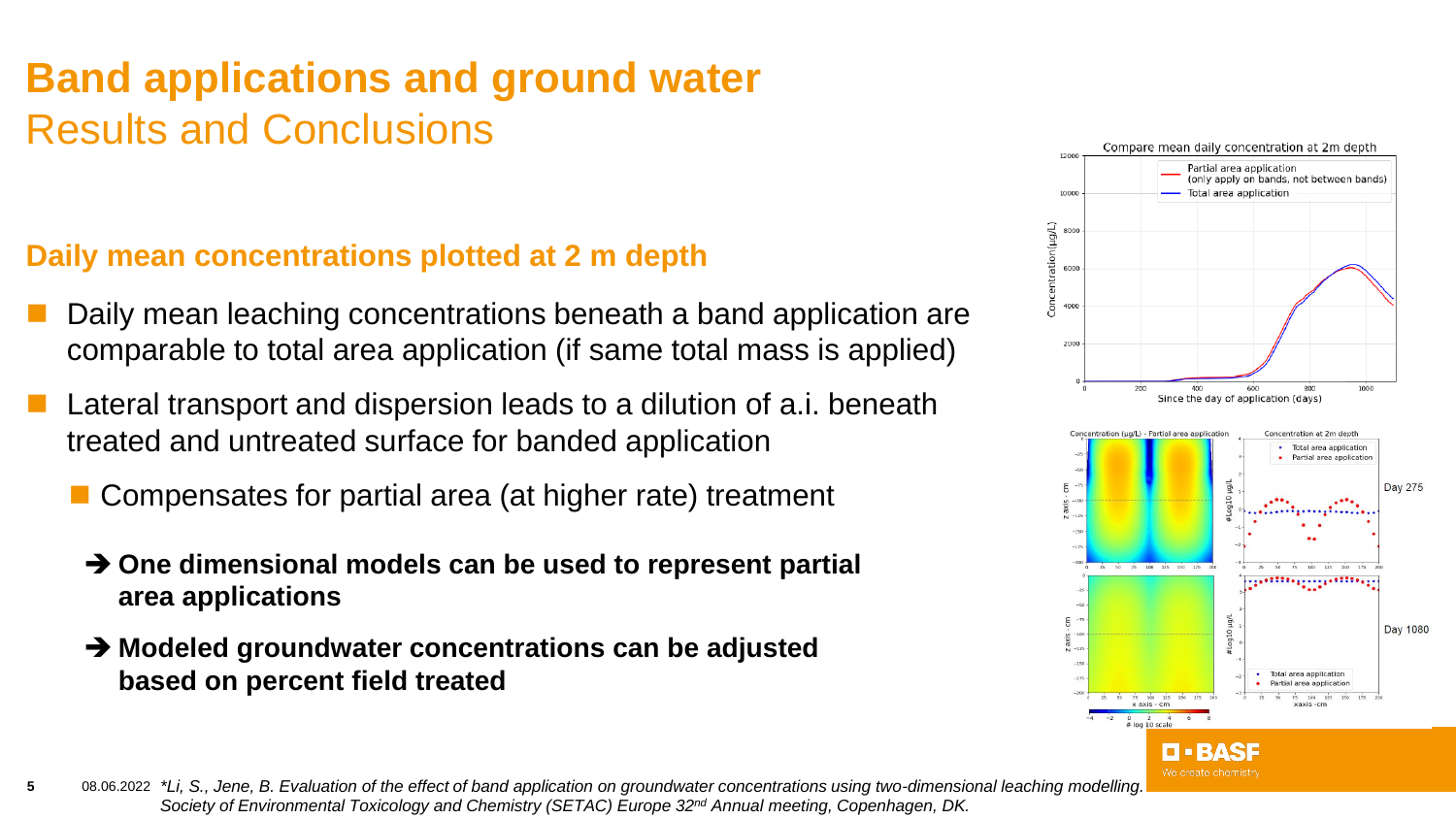# **Surface water modeling** Standard situation

#### **Entire field treated at GAP rate**

- Typical field sprayer
- No spot application
- Overall worst-case for exposure



We create chemistry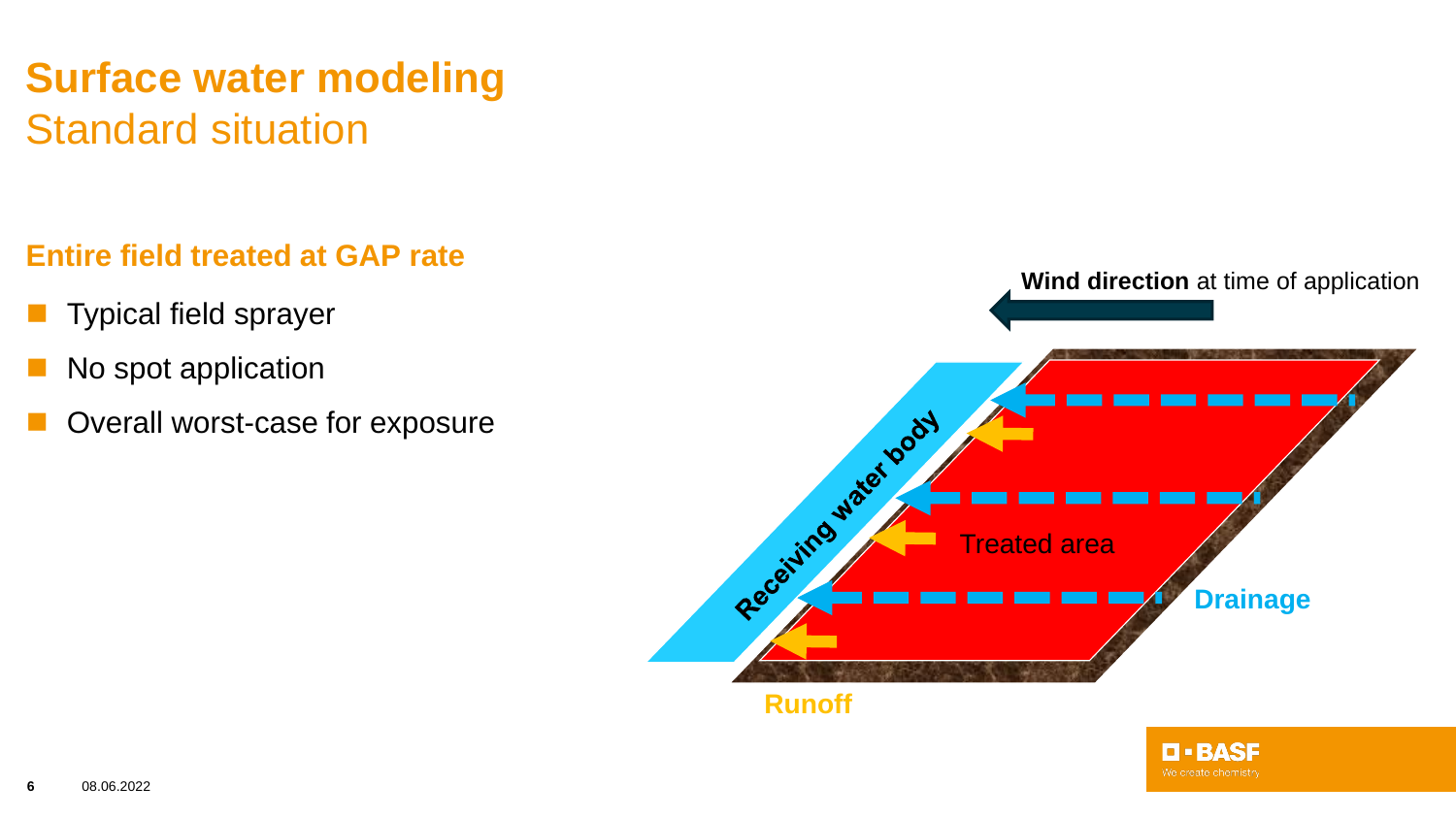## **Spot Applications** Only part of field treated

Each spot has a different exposure potential

How to handle in a risk assessment?



O BASE We create chemistry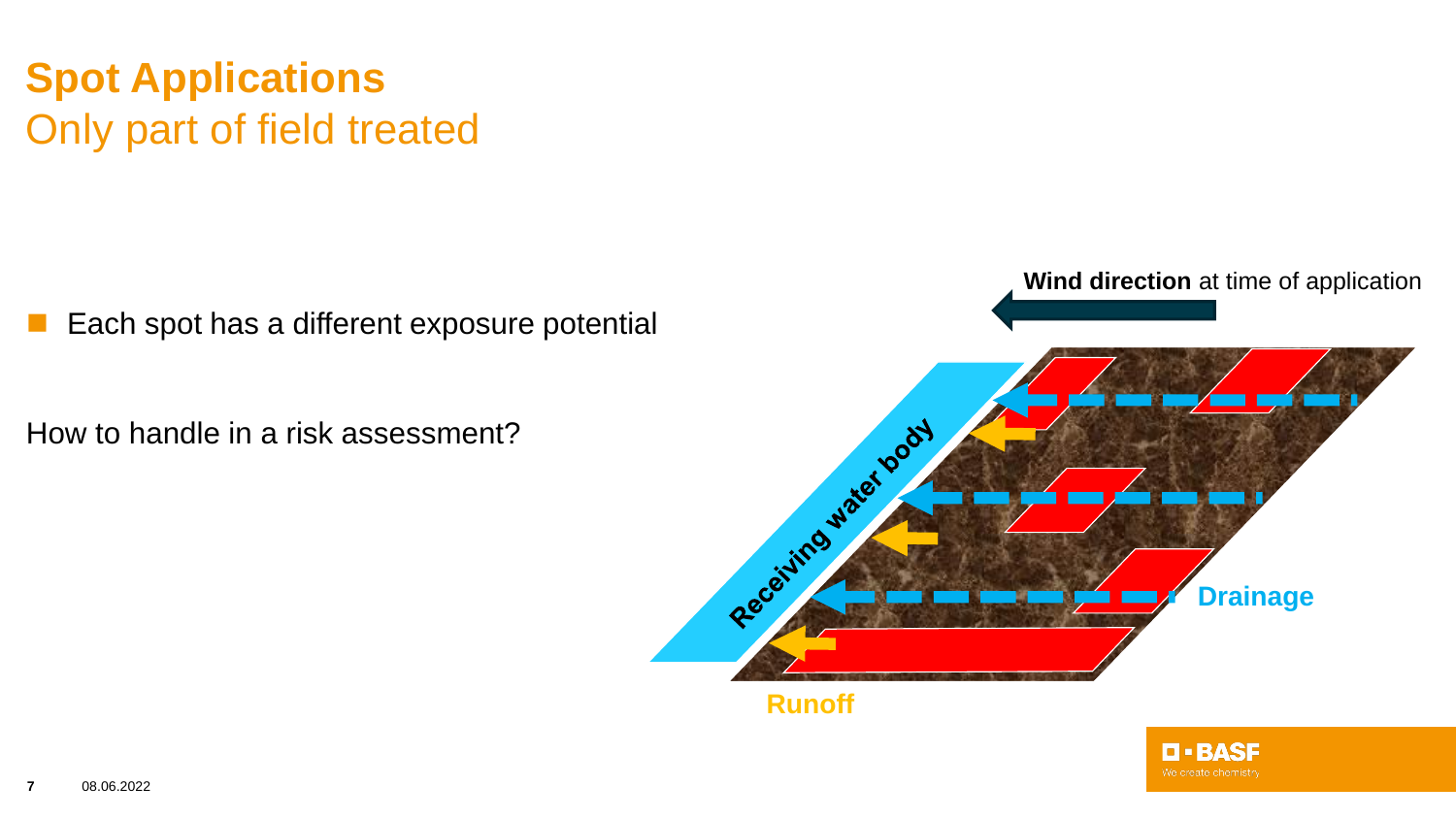## **Spot applications: surface water considerations**

**Translate spot applications into the standard regulatory framework for surface water**

- Resolve all spots into band applications
- Determine an "effective" buffer setback for band application and derive percentage of field treated

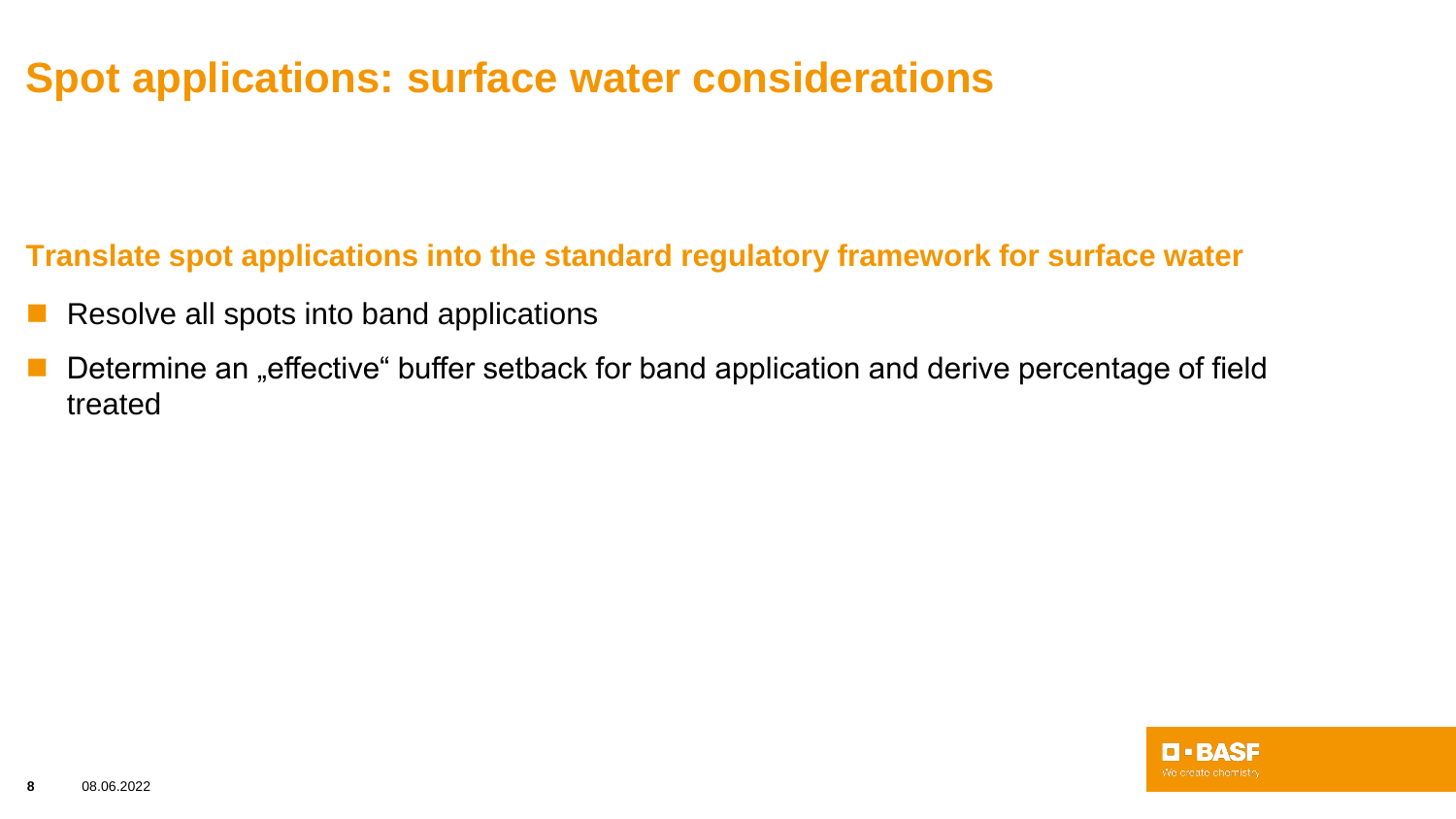# **Spot Applications (Scenario 1)**

Worst-case: all spots adjacent to water body

## **Consider as a band next to water body**

- Compared to full-field application
	- Drift potential →
	- Runoff potential →
	- Drainage potential **V** (proportional to the application reduction)



**TEBASE**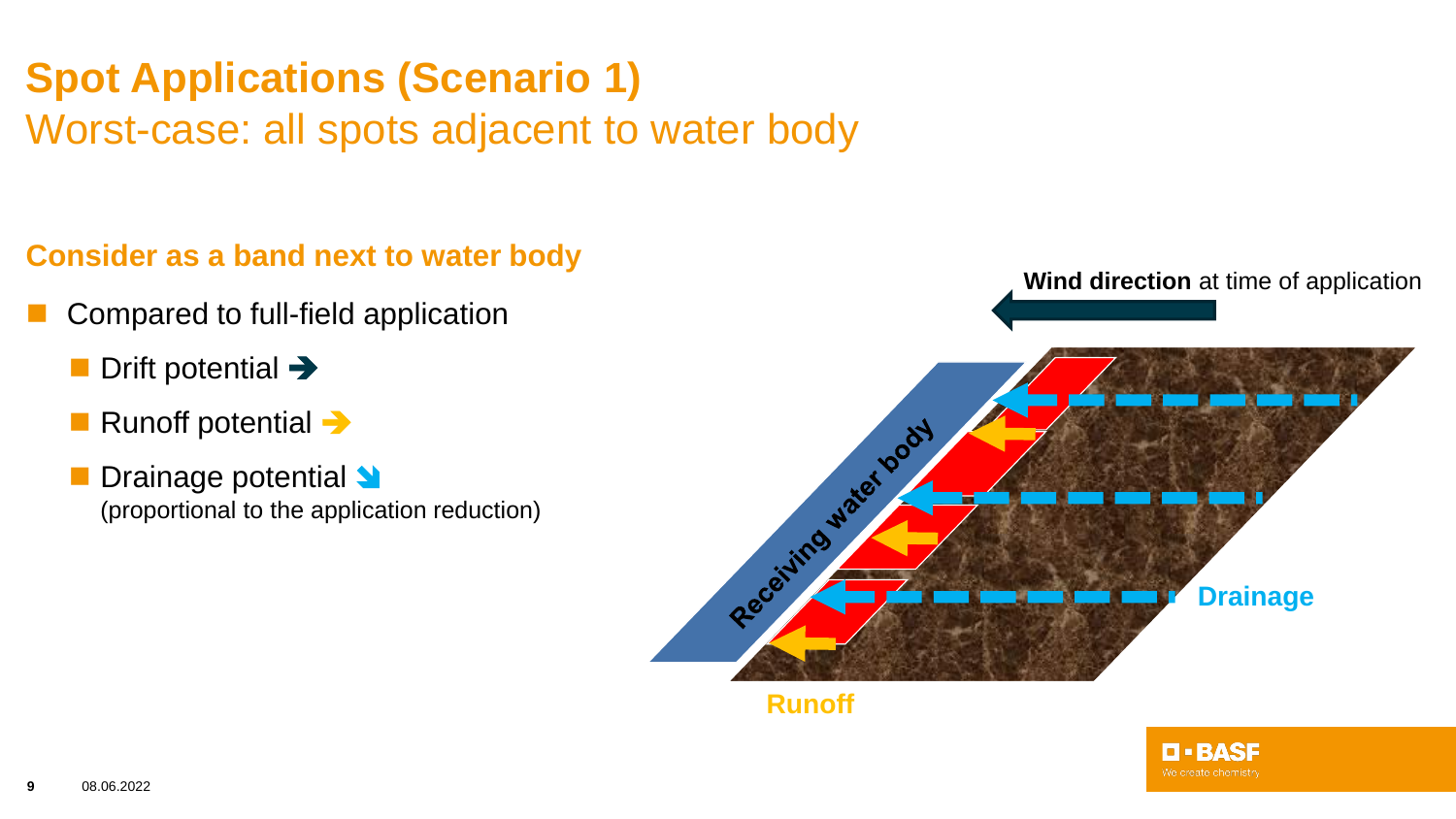# **Spot Applications (Scenario 2)**

Best-case: all spots away from water body

### **Consider as a band at far edge of field**

- Compared to full-field application
	- Drift potential **→** (in-field buffer)
	- Runoff potential <sup>●</sup> (in-field buffer)
	- Drainage potential **N** (proportional to the application reduction)



O • BASE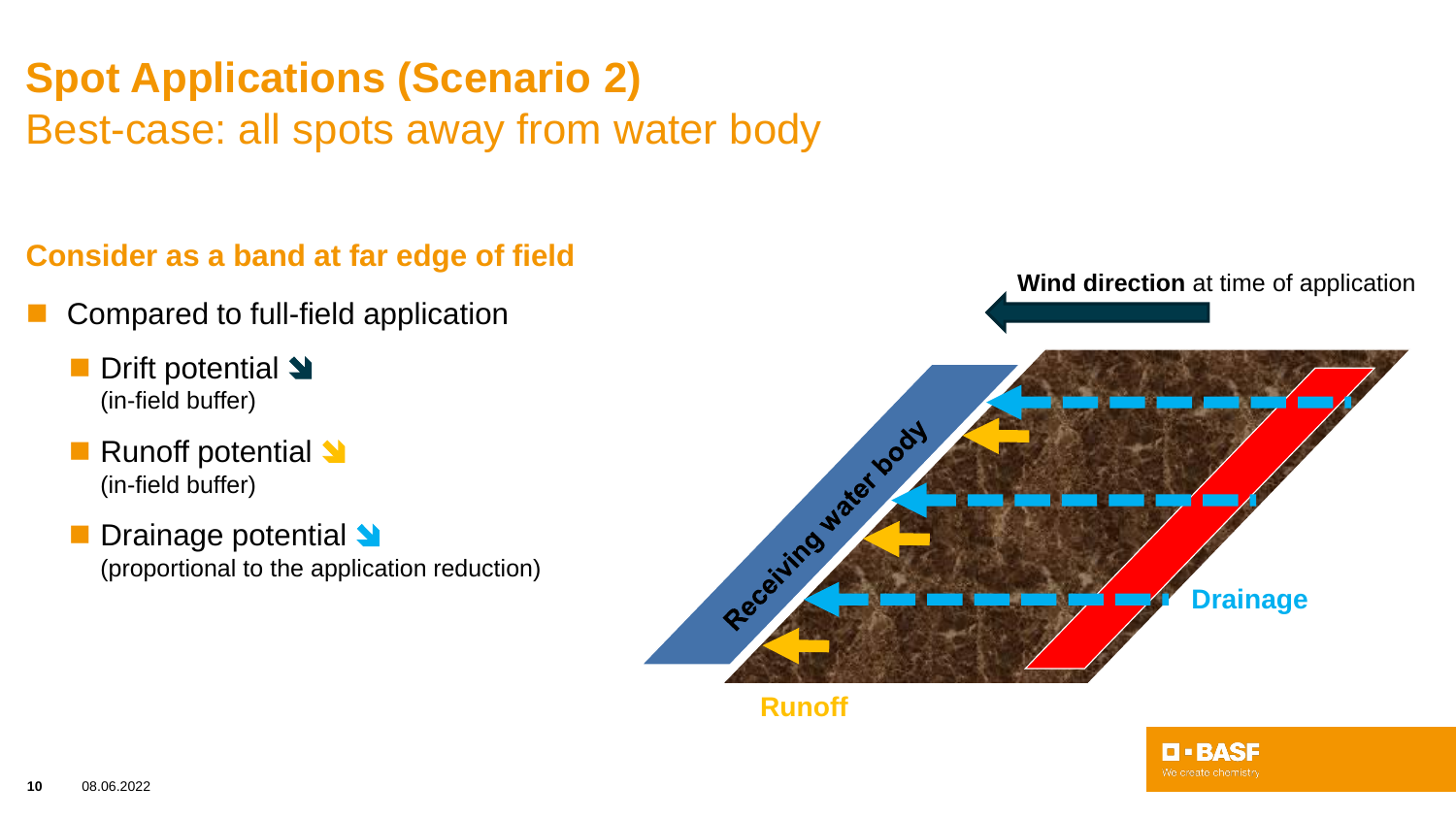# **Spot Applications (Scenario 3)**

Intermediate case: all spots at middle of field

## **Consider as a centrally located band**

- Compared to full-field application
	- Drift potential **→** (in-field buffer)
	- Runoff potential <sup>●</sup> (in-field buffer)
	- Drainage potential **N** (proportional to the application reduction)



#### **Runoff**

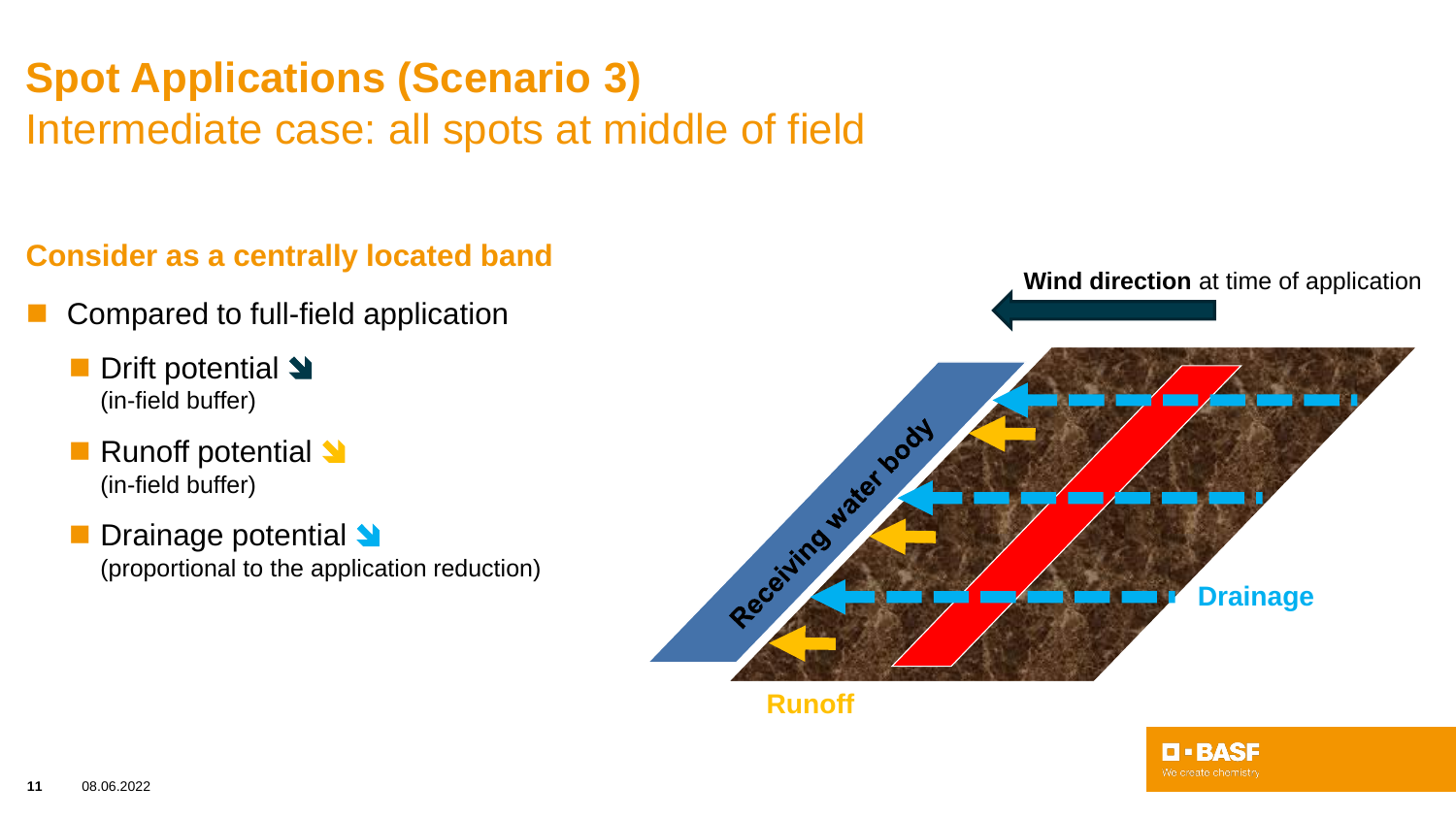## **Surface water modelling of spot applications**

- ◼ Preliminary modelling has been conducted to explore scenario 3
- Impact on runoff and erosion for a number of generic compounds
- ◼ Applicability to a risk assessment tested
- Approach is being discussed at industry level to evaluate technical details



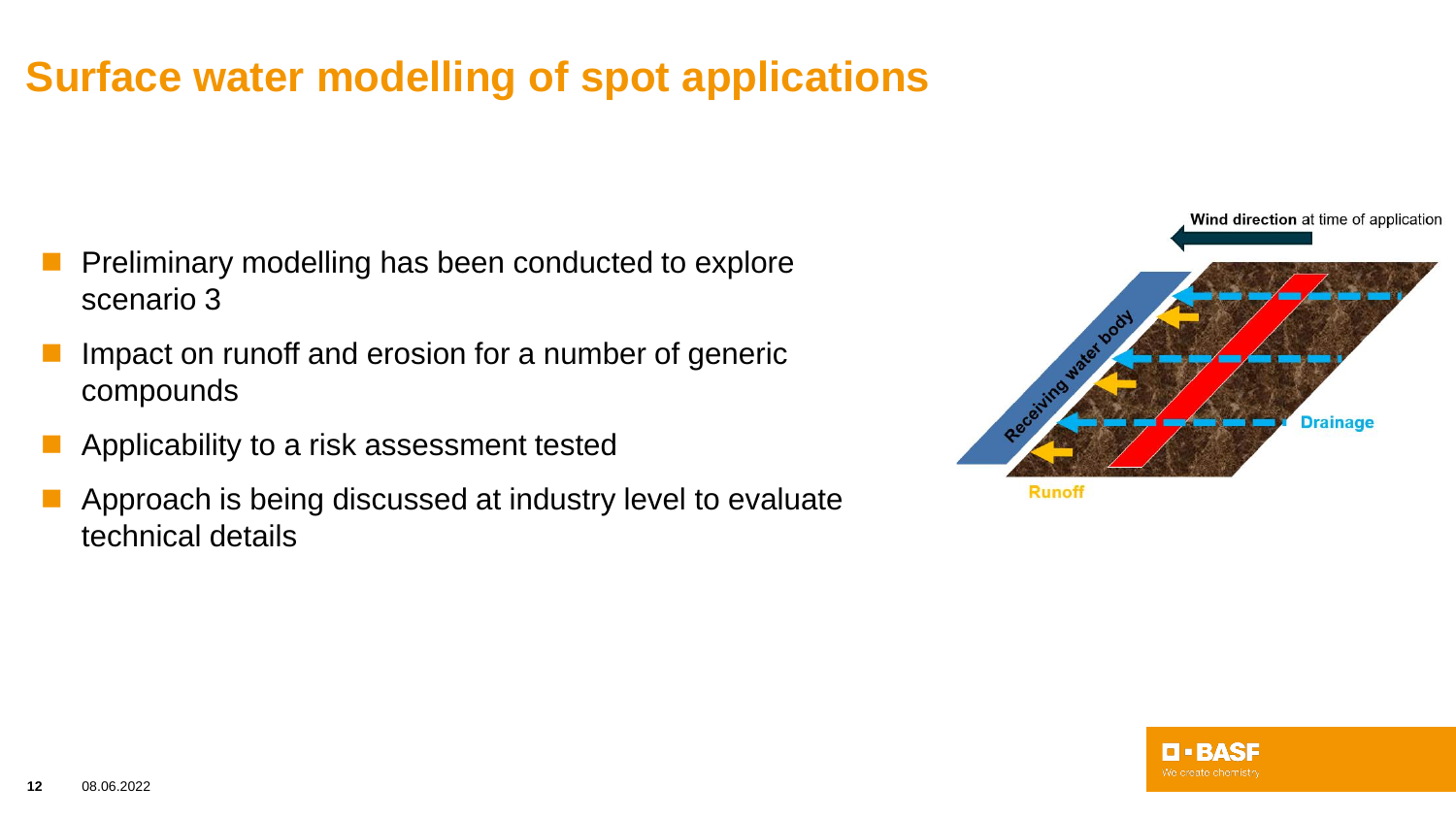## **Summary**

- Two-dimensional ground water modelling demonstrated that lateral transport and diffusion impact ground water concentrations below a treated field
	- Applications to a partially treated field, where total applied mass is the same as in a fully treated field, result in same ground water concentrations
- Surface water modelling concept developed
	- Currently in discussion at industry level
	- Technical details may take some time
	- Discussions with stakeholders can help identify concerns and inform a more robust assessment